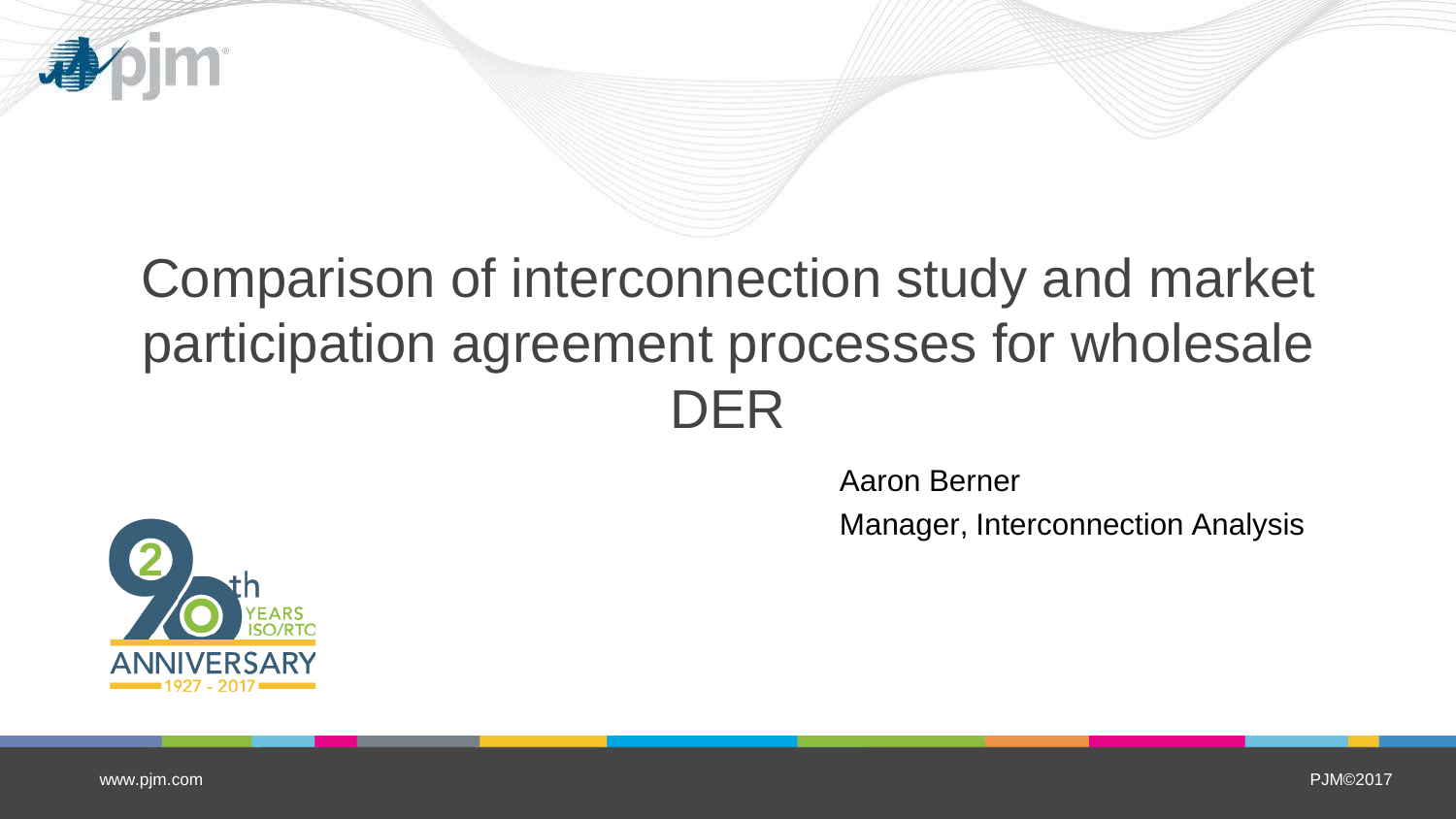

- $\leq$  20 MW
- Found to have no impact on PJM-modeled facilities
- Interconnected to an electric distribution company that is affiliated with a PJM Transmission Owner
	- *E.g., PECO, Ohio Edison, JCPL, Atlantic City Electric, UGI, PPL, EKPC*
- Note: process for "non-TO-affiliated EDCs" (many munis and coops) will be covered in future meetings.
	- *e.g., ODEC, Vineland, Choptank, Sussex REC*

Applicability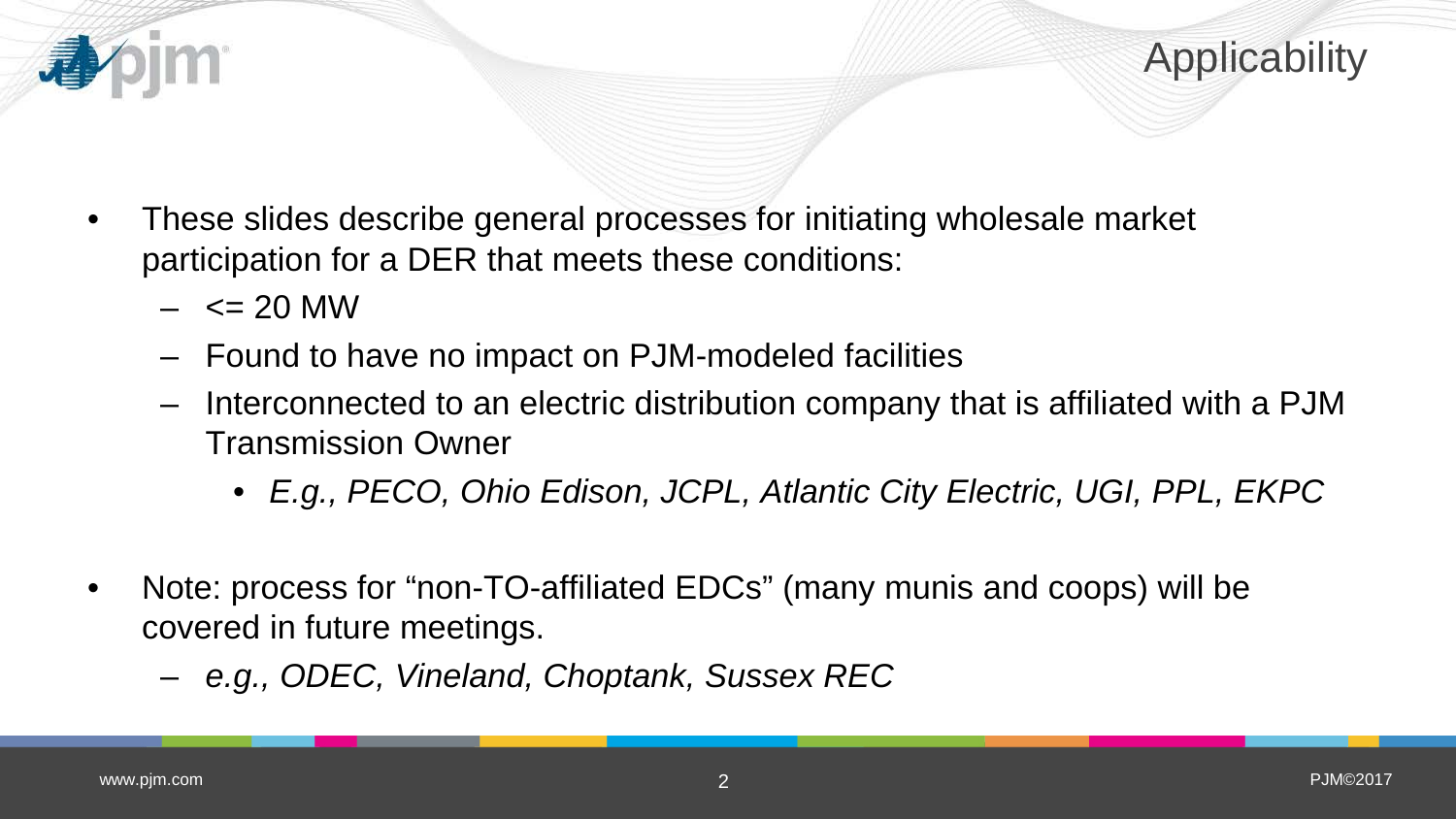

Show completed state-jurisdictional Interconnection Agreement

PJM confirms no transmission impact: "similar to SGIP"

(+ other criteria) **Approve** Registration in DR **Hub** 

> Enter markets as "Injection-approved" Demand Response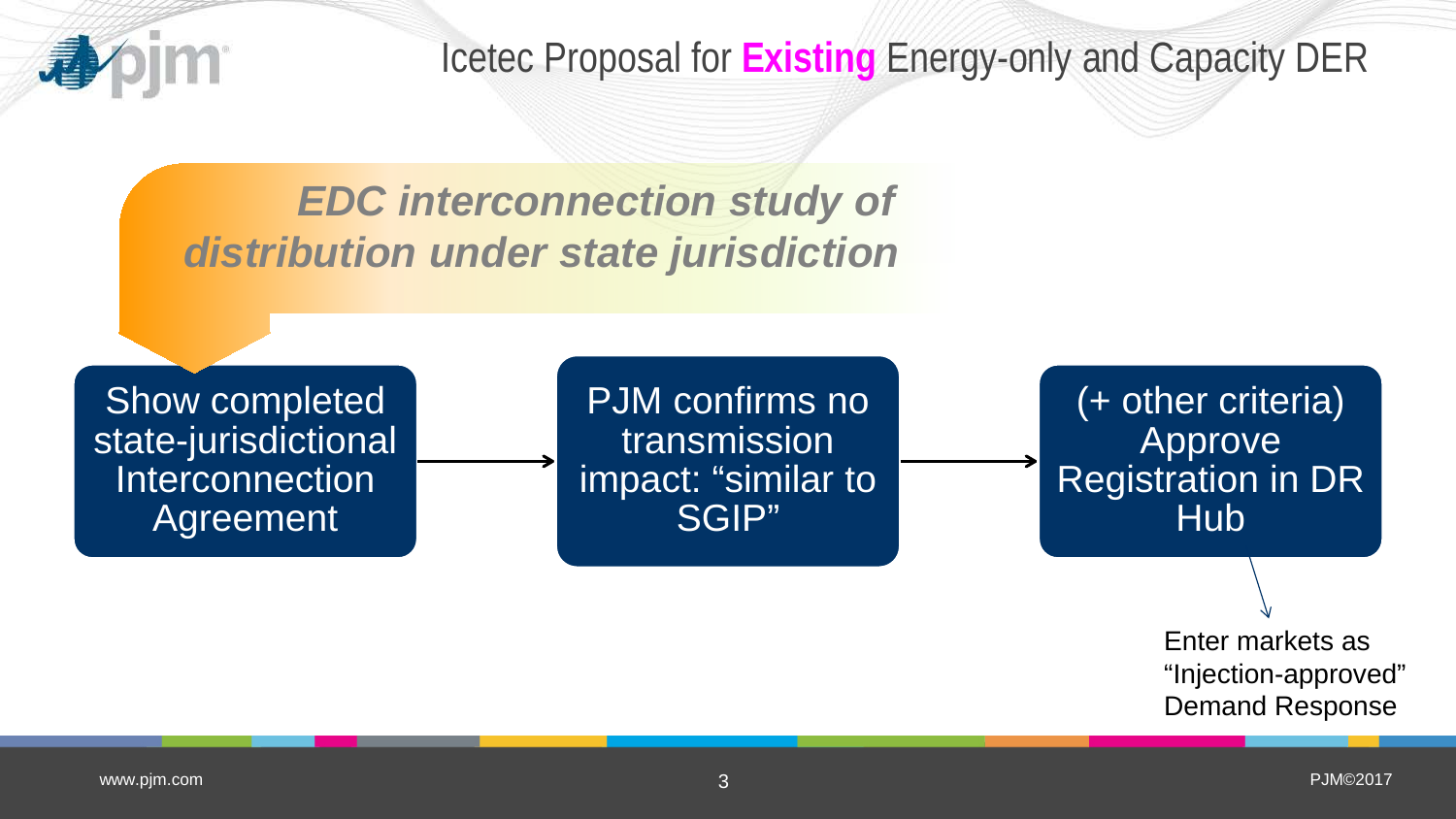

- PJM has filed with FERC to remove the "Alternate Queue" screening
	- Also to remove special rules for allocation of upgrade costs <\$5 million.
- The Alternate Queue (and <\$5million cost allocation rule) currently involve assessments that require 6-month queue window to be closed before proceeding.
- If FERC approves removal of the Alternate Queue (and <\$5million cost allocation rule), DER interconnection process may be slightly different.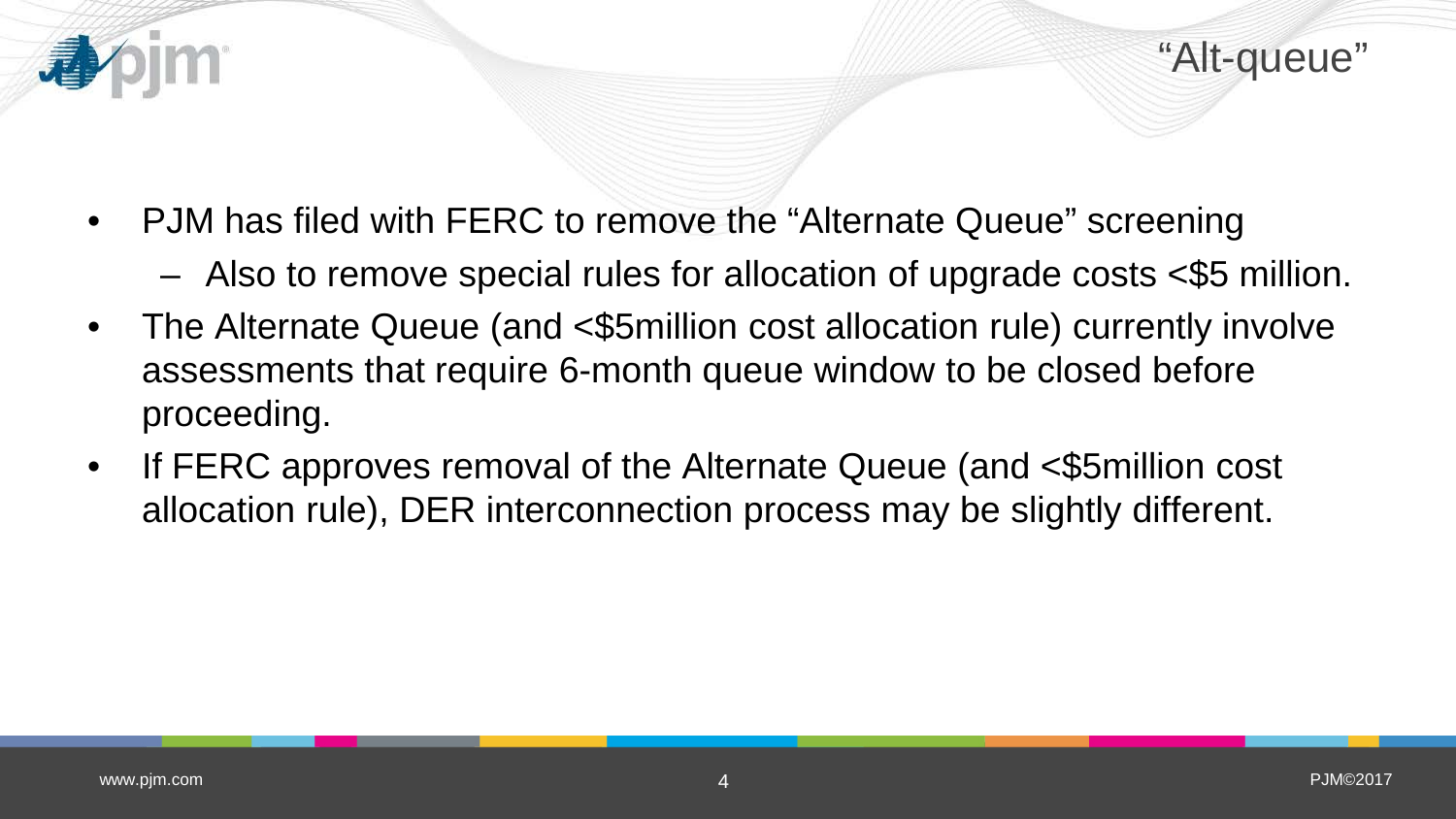

Status quo with Alternate Queue WMPA process for **new** DER: **State**

*EDC interconnection study of distribution under state jurisdiction*

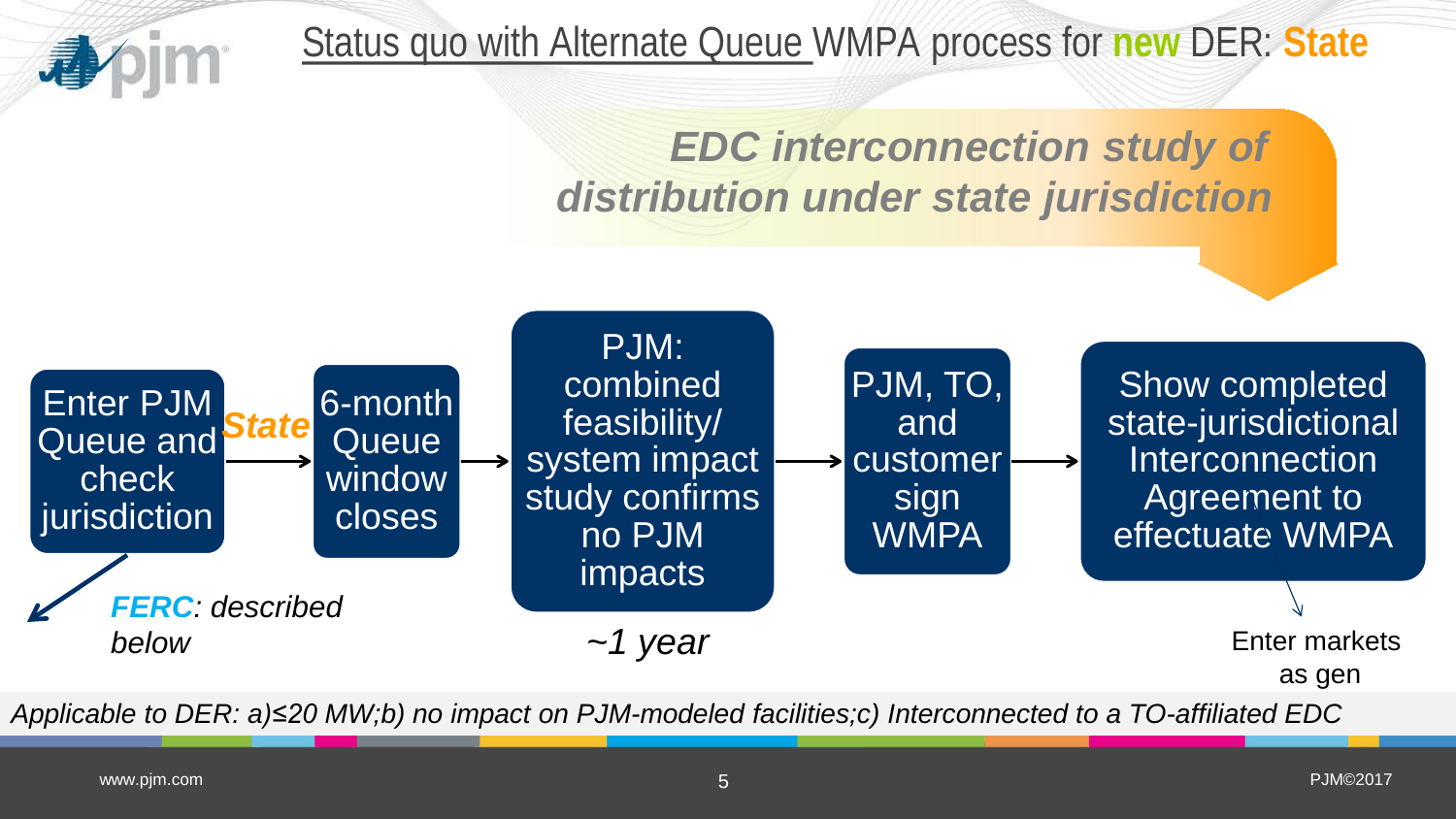

Post-"Alt-Queue" WMPA process for **new** DER: **State** *After removal of Alternate Queue and <\$5 million cost allocation rule* 

*EDC interconnection study of distribution under state jurisdiction*

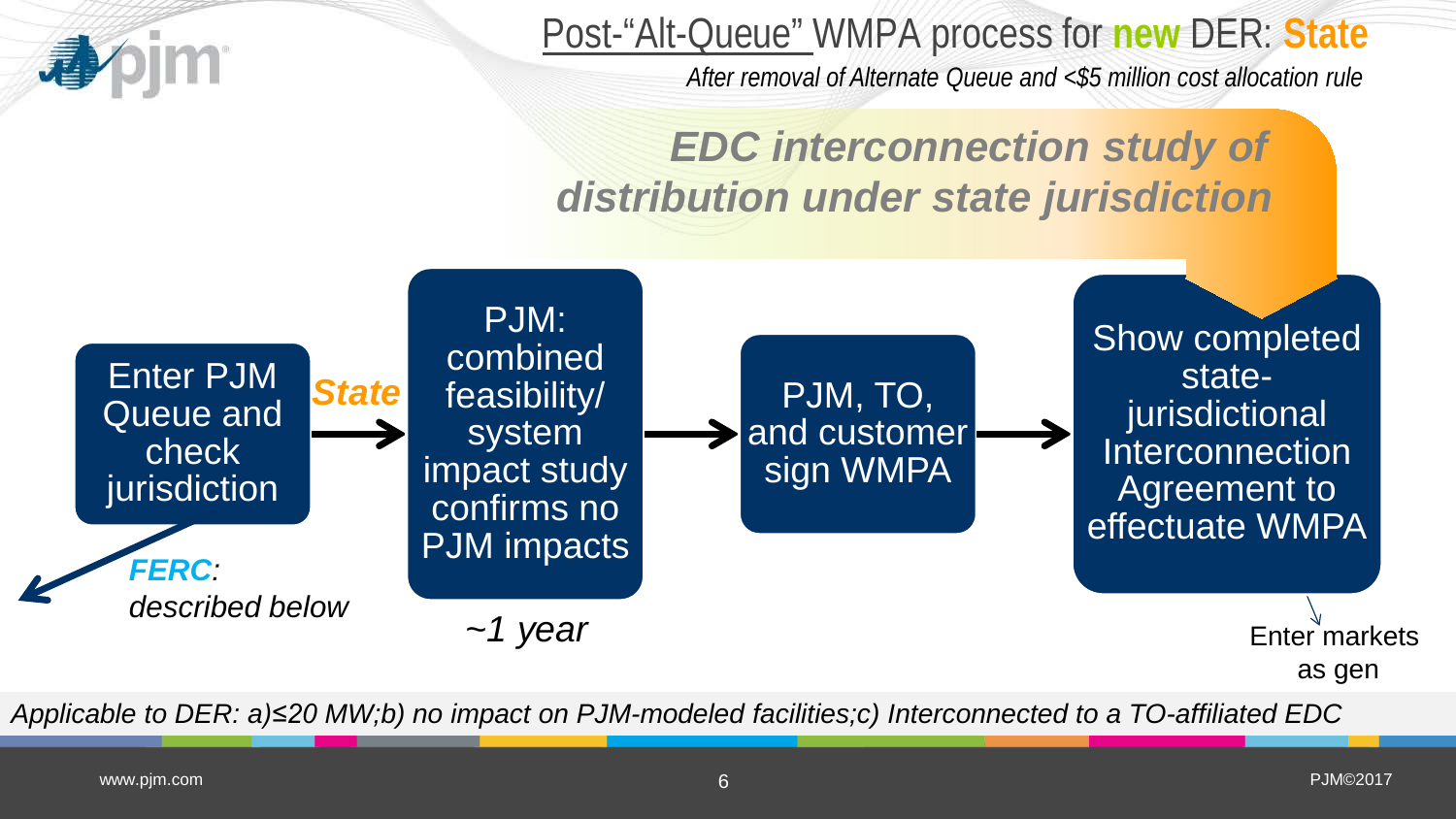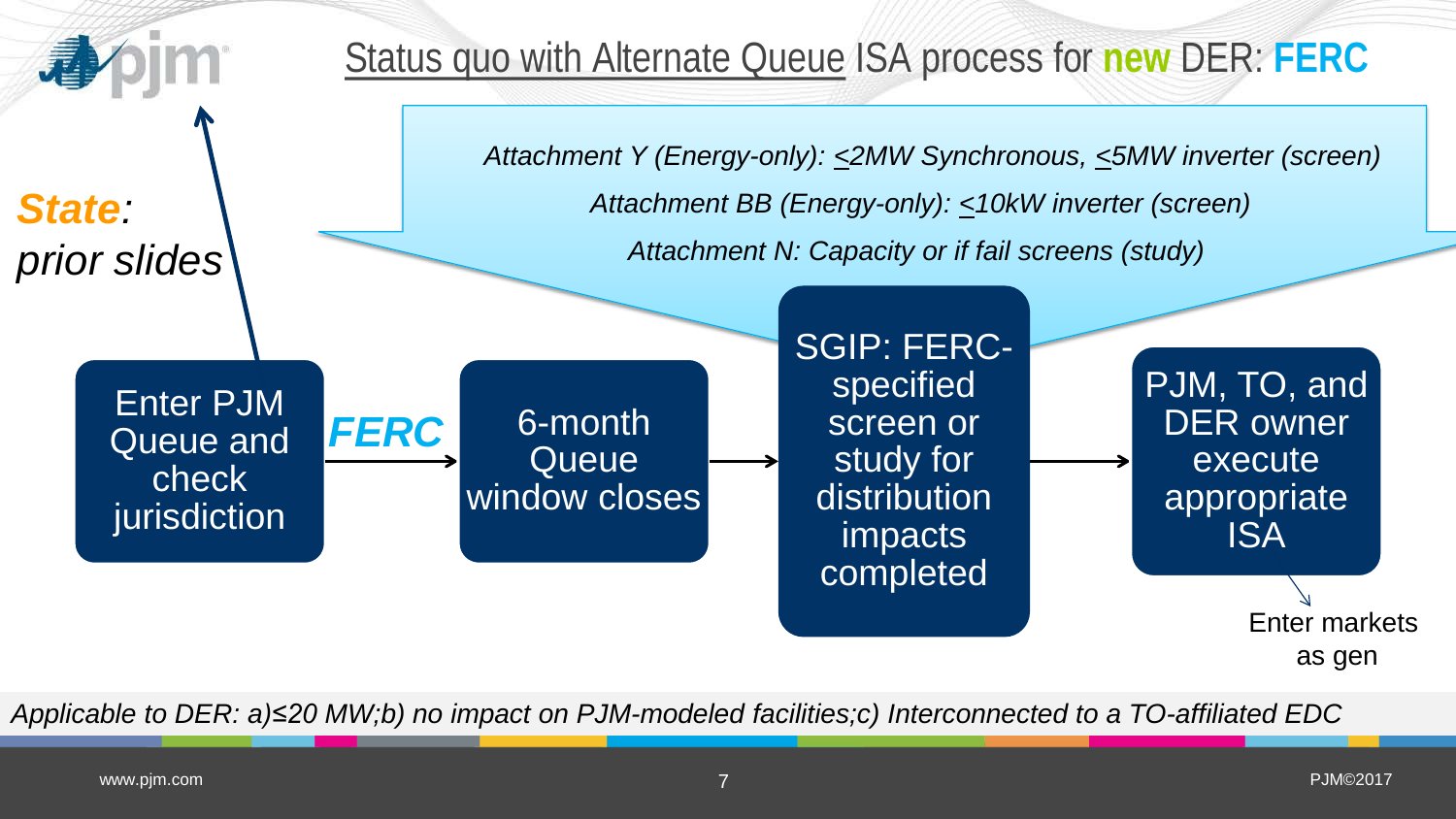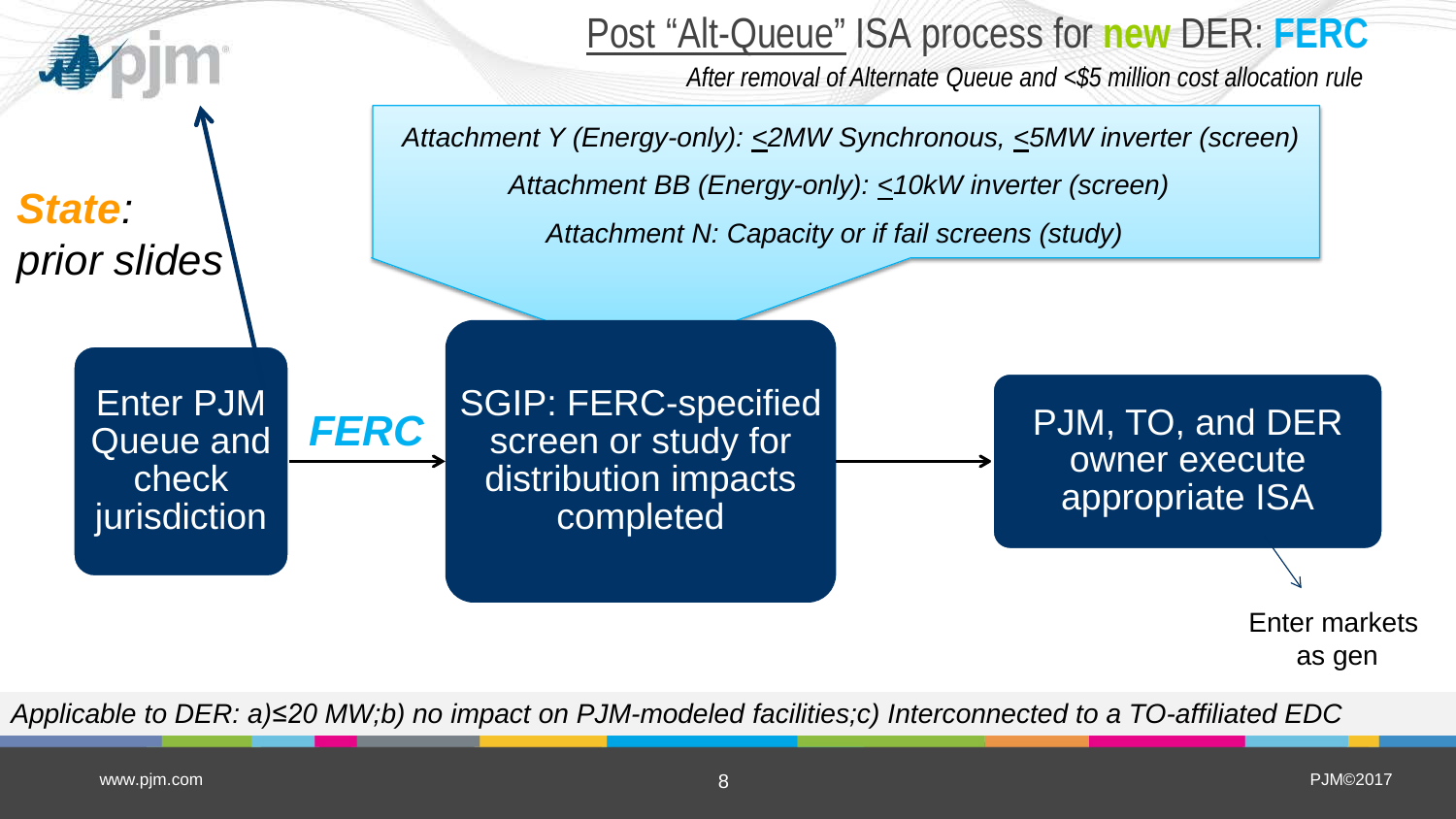

Status quo "non-queue" process for **existing PURPA** DER\* *\*A QF that was formerly interconnected under a state-jurisdictional avoided cost rate or similar under PURPA*



\* Interconnected Transmission Owner has completed a review of the impacts to the transmission system during the process of originally connecting the generation facility under the state process.

9 PJM©2017

Enter markets

as gen